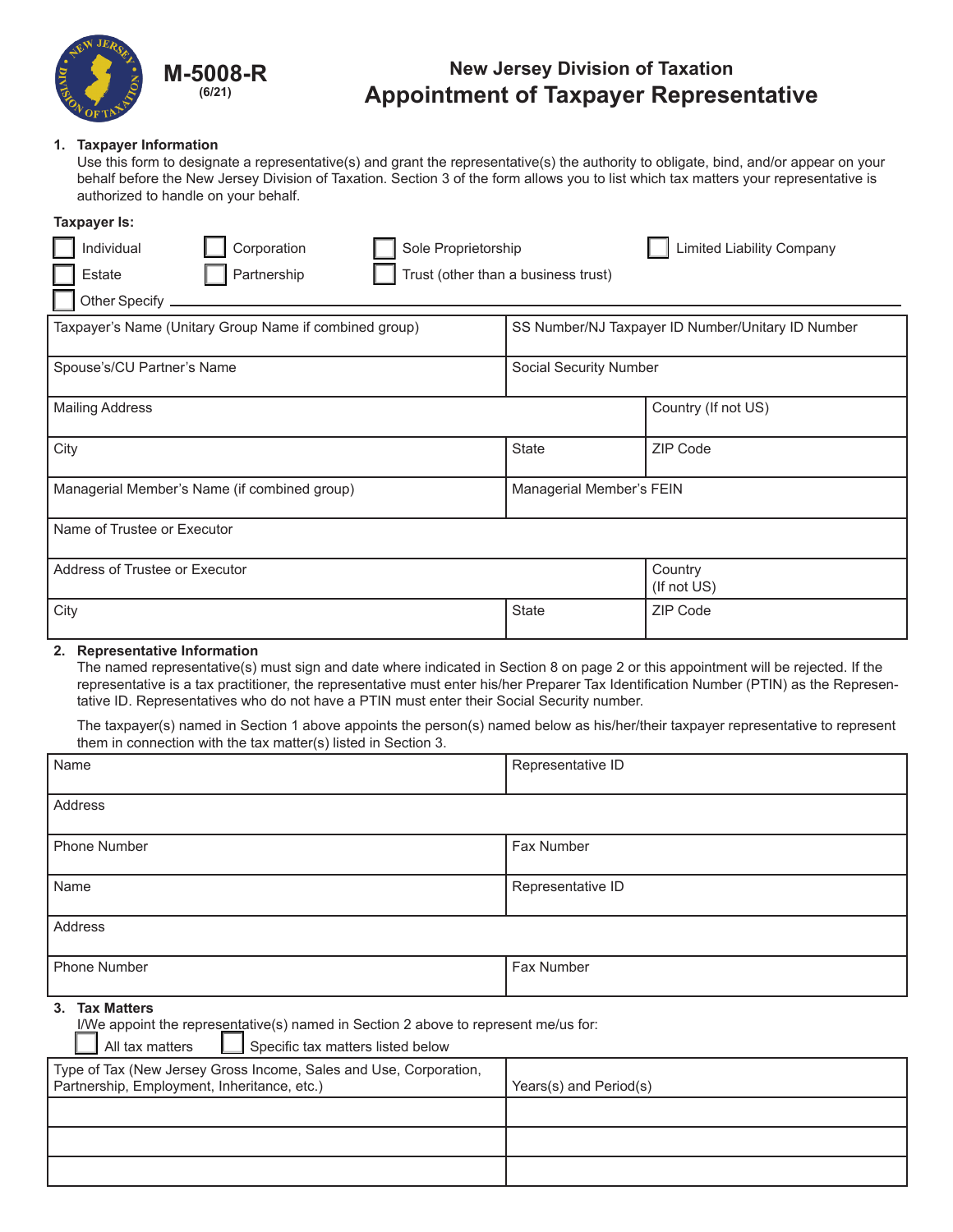| 4. Acts Authorized<br>The representative(s) is/are authorized to receive and inspect confidential tax records and is/are granted full power to act with re-<br>spect to the tax matters described in Section 3 above, and to do and perform all such acts as I/we could do or perform. The authority<br>granted by this appointment does not include the power to endorse a refund check.<br>If you want the representative(s) to have limited power, provide an explanation on the lines below and check this box. You may |  |  |  |  |  |
|-----------------------------------------------------------------------------------------------------------------------------------------------------------------------------------------------------------------------------------------------------------------------------------------------------------------------------------------------------------------------------------------------------------------------------------------------------------------------------------------------------------------------------|--|--|--|--|--|
| attach additional information as well.                                                                                                                                                                                                                                                                                                                                                                                                                                                                                      |  |  |  |  |  |
| 5. Notices and Communications<br>We will send original notices and other written communications to you and a copy (other than automated computer notices) to the<br>first representative listed in Section 2 unless you check one or more of the boxes below.                                                                                                                                                                                                                                                               |  |  |  |  |  |
| I/We do not want the Division to send any notices or communications to my representative(s).<br>I/We want the Division to send a copy of notices and/or communications (other than automated computer notices) to both repre-<br>sentatives listed in Section 2.                                                                                                                                                                                                                                                            |  |  |  |  |  |
| 6. Retention/Revocation of Prior Appointment(s) or Power(s)<br>The filing of this form automatically revokes all earlier Appointment(s) of Taxpayer Representative and/or Power(s) of Attorney on file<br>with the Division of Taxation for the tax matters and years or periods listed in Section 3 unless you check the box below.<br>I/We do not want to revoke any prior Appointment(s) of Taxpayer Representative and/or Power(s) of Attorney. If you check this                                                       |  |  |  |  |  |

#### **7. Signature of Taxpayer(s)**

If the tax matters covered by this appointment concern a joint Gross Income Tax return and the representative(s) is/are being appointed to represent both spouses/CU partners, both must sign below.

box, you must attach copies of the previous Appointment(s) and/or Power(s) that you do not want to revoke.

If a corporate officer, partner, guardian, tax matter partner, executor, administrator, or trustee signs the appointment on behalf of the taxpayer, the signature below certifies that they have the authority to execute this form on behalf of the taxpayer(s). **Note:** If the taxpayer is a combined group, the managerial member is responsible for acting on behalf of the group for Corporation Business Tax purposes. The corporate officer of the managerial member who signs the appointment on behalf of the combined group certifies that they have the authority to execute this form on behalf of the combined group.

#### **This Appointment of Taxpayer Representative Is Void if not Signed and Dated**

| Taxpayer Signature |                       | Date |
|--------------------|-----------------------|------|
|                    |                       |      |
| <b>Print Name</b>  | Title (if applicable) |      |
| Taxpayer Signature |                       | Date |
|                    |                       |      |
| <b>Print Name</b>  | Title (if applicable) |      |
|                    |                       |      |

#### **8. Acceptance of Representation and Signature**

I/We accept the appointment as representative(s) for the taxpayer(s) who has/have executed this Appointment of Taxpayer Representative.

| Representative Signature |                       | Date |
|--------------------------|-----------------------|------|
| <b>Print Name</b>        | Title (if applicable) |      |
| Representative Signature |                       | Date |
| <b>Print Name</b>        | Title (if applicable) |      |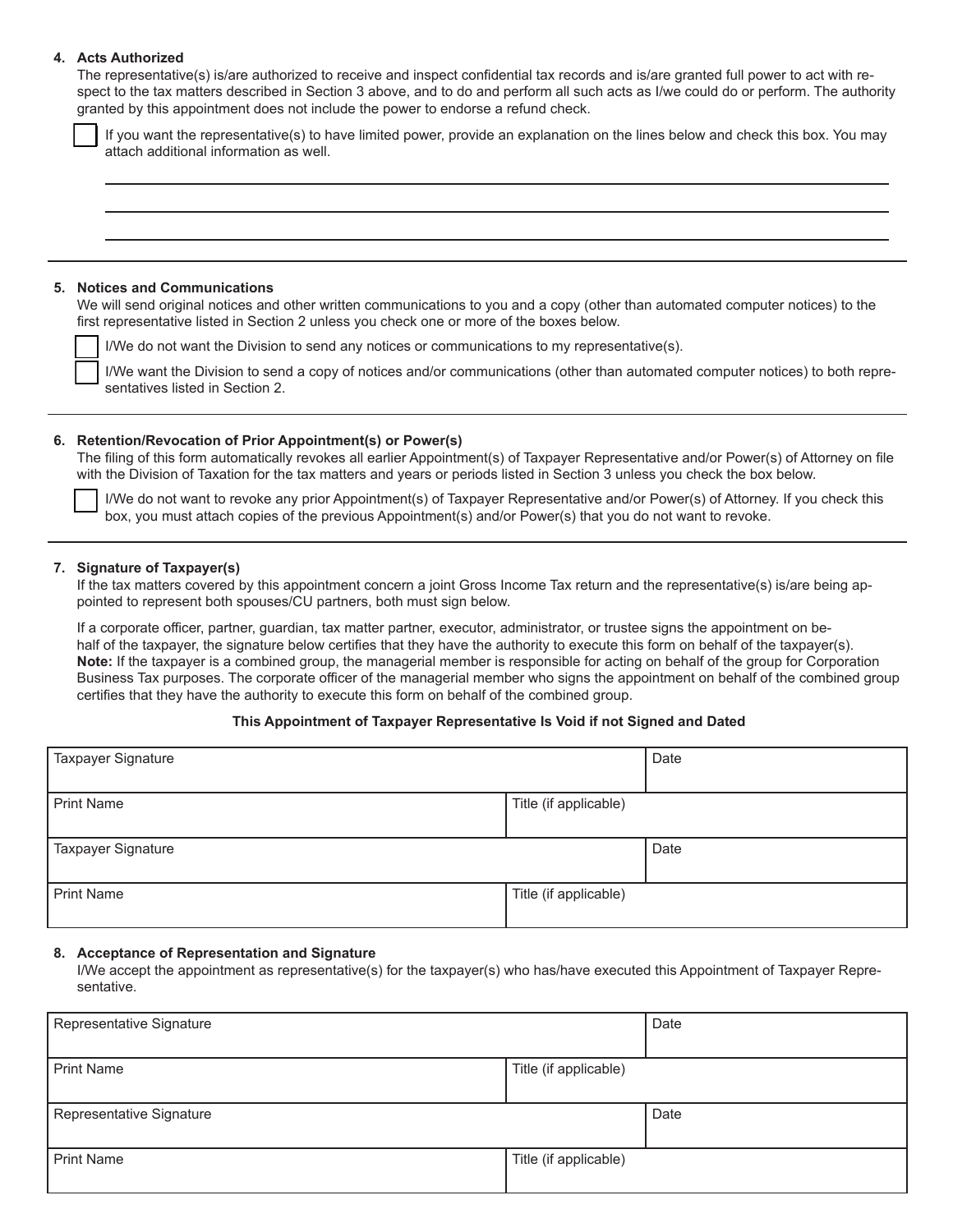# **Instructions for Form M-5008-R**

Use this form to designate a representative(s) and grant the representative(s) the authority to obligate, bind, and/or appear on your behalf before the New Jersey Division of Taxation. Section 3 of the form allows you to list which tax matters your representative is authorized to handle on your behalf.

You may authorize the representative(s) to receive your confidential tax information. Unless otherwise indicated, the representative(s) may also perform any and all acts that you can perform regarding your taxes. This includes consenting to extend the time to assess tax or agreeing to a tax adjustment. Representatives may not sign returns or delegate authority unless specifically authorized to do so on this form.

**Combined Groups.** The managerial member must register the combined group to receive an NU number and is responsible for all actions related to the group's Corporation Business Tax (N.J.S.A. 54:10A-4.8 and 54:10A-4.10). If another representative is selected to handle any Corporation Business Tax matters on behalf of the group, the managerial member must complete Form M-5008-R to provide authorization. For all other types of New Jersey tax, Form M-5008-R is completed by the member to designate a representative to act on behalf of that member.

### **Form M-5008-R is not required:**

- When an individual appears with you or with a representative who is authorized to act on your behalf. For example, this form is not required if a representative appears on behalf of a corporate taxpayer with an authorized corporate officer;
- If a trustee, receiver, or attorney has been appointed by a court that has jurisdiction over a debtor;
- If an individual merely furnishes tax information or prepares a report or return for you;
- When a fiduciary stands in the position of, and acts as, the taxpayer. However, if a fiduciary wishes to authorize an individual to represent or act on behalf of the taxpayer, the fiduciary must sign and file Form M-5008-R.

## **Limitations**

Appointing a representative does not relieve you of tax responsibilities or obligations. This form allows another person to represent you in most matters concerning tax administration, tax investigations, examinations/audits, and other meetings with the Division. Because you remain responsible for your tax obligations, a representative's authority does not extend to some aspects of the collection process. Examples of the collection process are: judgments, levies, liens, and seizures. In these instances, we may require telephone communication, direct contact, and/or interaction with the taxpayer.

# **Who Can Execute the Appointment of Taxpayer Representative?**

- An individual, if the request pertains to a personal Income or individual Use Tax return filed by that individual (or by an individual and his or her spouse/CU partner if the request pertains to a joint Income Tax return and joint representation is requested). If joint representation is not requested, each taxpayer must file his or her own form.
- If the taxpayer is a limited liability company (LLC), a manager of the LLC. If there is no manager, a member of the LLC authorized to act on tax matters on behalf of the entity.
- A sole proprietor.
- A general partner of a partnership or limited partnership.
- The administrator or executor of an estate.
- The trustee of a trust.
- If the taxpayer is a corporation, a principal officer or corporate officer who is authorized to act on tax matters and has legal authority to reach agreements on behalf of the corporation; any person who is designated by the board of directors or other governing body of the corporation; any officer or employee of the corporation upon written request signed by a principal officer of the corporation and attested by the secretary or other officer of the corporation; or any other person who is authorized to receive or inspect the corporation's return or return information under I.R.C. §6103(e)(1)(D). **Note:** If the taxpayer is a combined group, the managerial member is responsible for acting on behalf of the group for Corporation Business Tax purposes.

### **Tax Matters**

You may enter more than one tax type and indicate the tax year(s) and/or tax period(s) applicable in Section 3. If you designate a specific tax but no tax year or period, the M-5008-R will apply to all tax years and periods. If you designate a specific tax year or period but not a specific tax type, this form will apply to all tax types for the designated tax year or period. If you do